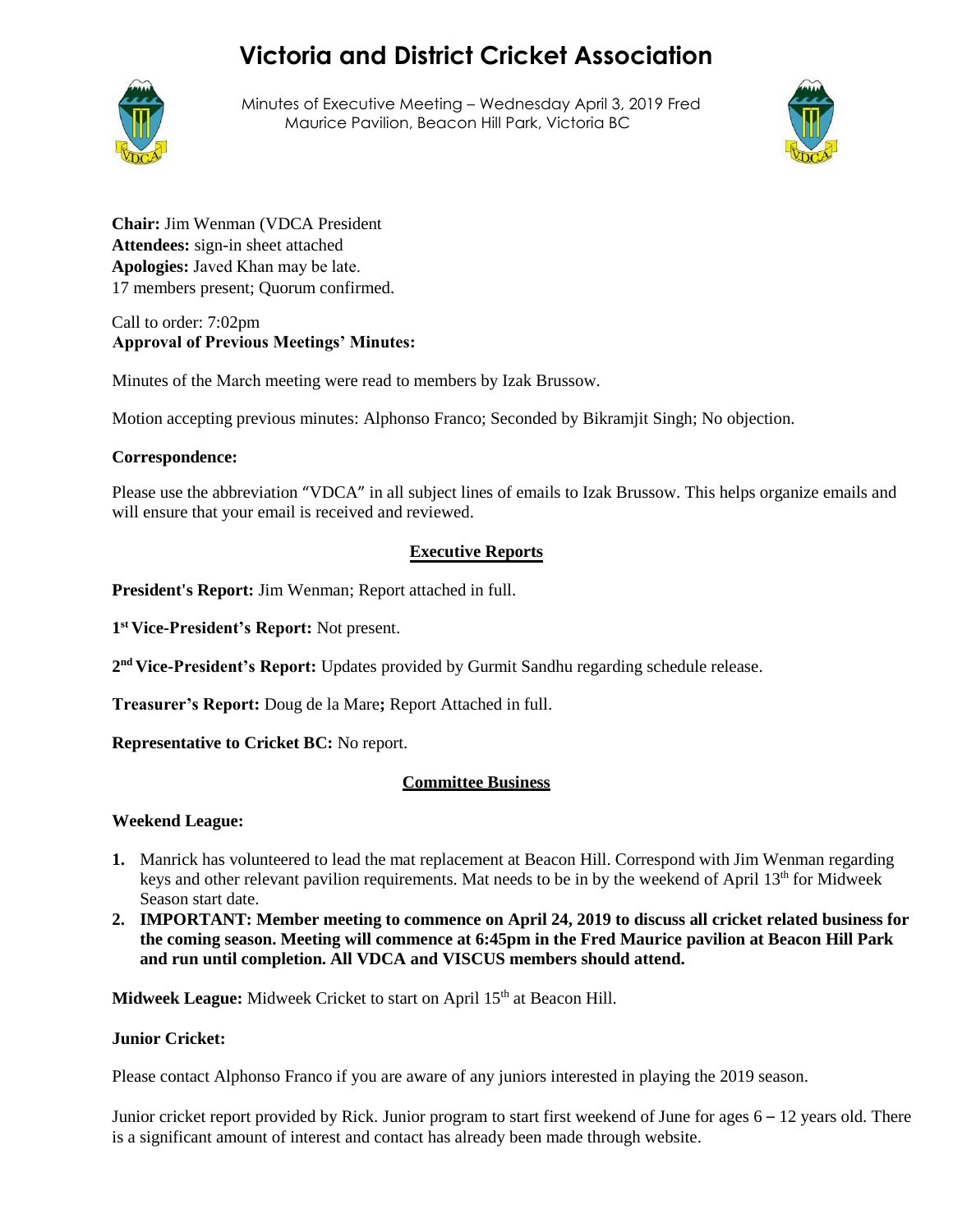Minutes of Executive Meeting – Wednesday April 3, 2019 Fred Maurice Pavilion, Beacon Hill Park, Victoria BC

Reminder that if you plan on coaching Junior Cricket you need to undergo a Volunteer Record Check through the RCMP. Get in contact with Izak Brussow to receive a template form to provide at record check. The form will need to be filled in and signed by Jim Wenman.

#### **Women's Cricket:**

#### **VISCUS:**

Umpire schedule to be prepared by Doug de la Mare, Gopal Gowda and Izak Brussow. The schedule should be out shortly after the meeting.

**Grounds & Facilities:** As mentioned above re. Beacon Hill mat replacement.

#### **Proposals:**

- Motion to revise VDCA Playing Conditions to allocate 2 points to each team for a rained-out game.
	- o Motioned by Gopal Gowda; Seconded by Izak Brussow.
		- o Motion passed.
			- 11 votes for
			- 4 votes against
				- Motion attached in full in Appendix A.
- Motion to revise wording in playing conditions to allow qualified umpires from outside VISCUS.
	- o Motioned by Doug de la Mare; Seconded by Rob White.
	- o Motion passed unanimously.
		- Motion attached in full in Appendix A.
- Motion to define leg side wide as any ball outside of leg stump and passing behind the batsman.
	- o Motioned by Izak Brussow; Seconded by Alphonso Franco.
		- o Motion Passed.
			- $\blacksquare$  1 vote against
				- Motion attached in full in Appendix A.
- Motion for pre-approval of to edit the VDCA playing conditions to insert 2019 schedule related information. o Motioned by Gopal Gowda; Seconded by Alphonso Franco.
	- o Motion passed unanimously.
		- Motion attached in full in Appendix A.
- Motion to Compensate teams financially for umpire no shows
	- o Motioned by Izak Brussow; Seconded by Doug de la Mare.
		- Motion passed.
		- Motion attached in full in Appendix A.

**Discipline:** No report.

**Adjournment:** Meeting adjourned at 8:08pm. (Alphonso Franco)

**Next Meeting:** The next regular meeting of the VDCA Executive is scheduled for Wednesday May 1, 2019, to commence at 7:00pm in the Fred Maurice Pavilion at Beacon Hill Park, Victoria BC.

#### **Attachments**

- 1. President's Report, as prepared and presented by Jim Wenman
- 2. Treasurers Report, as prepared by Doug de la Mare
- 3. Attendance Sheet attached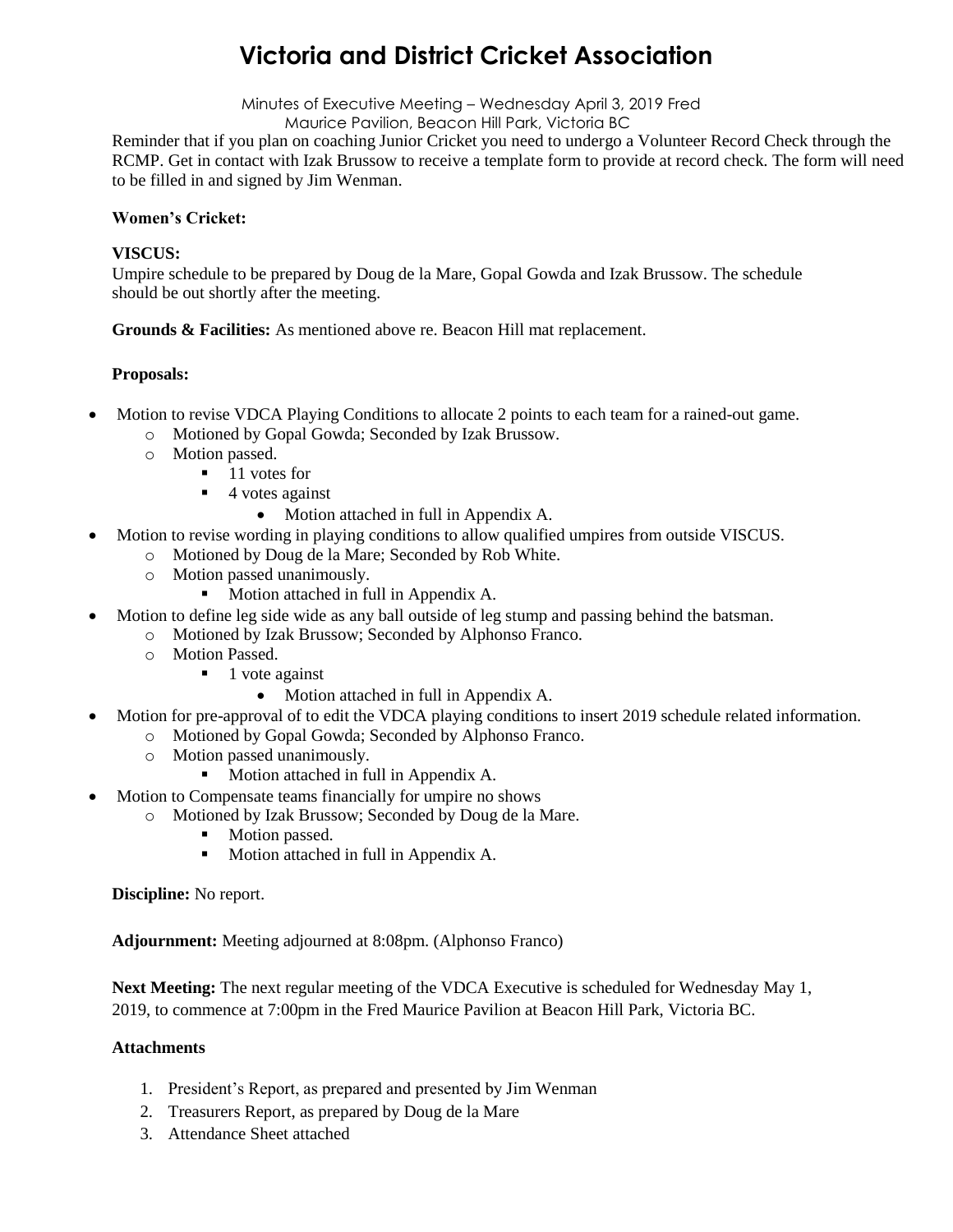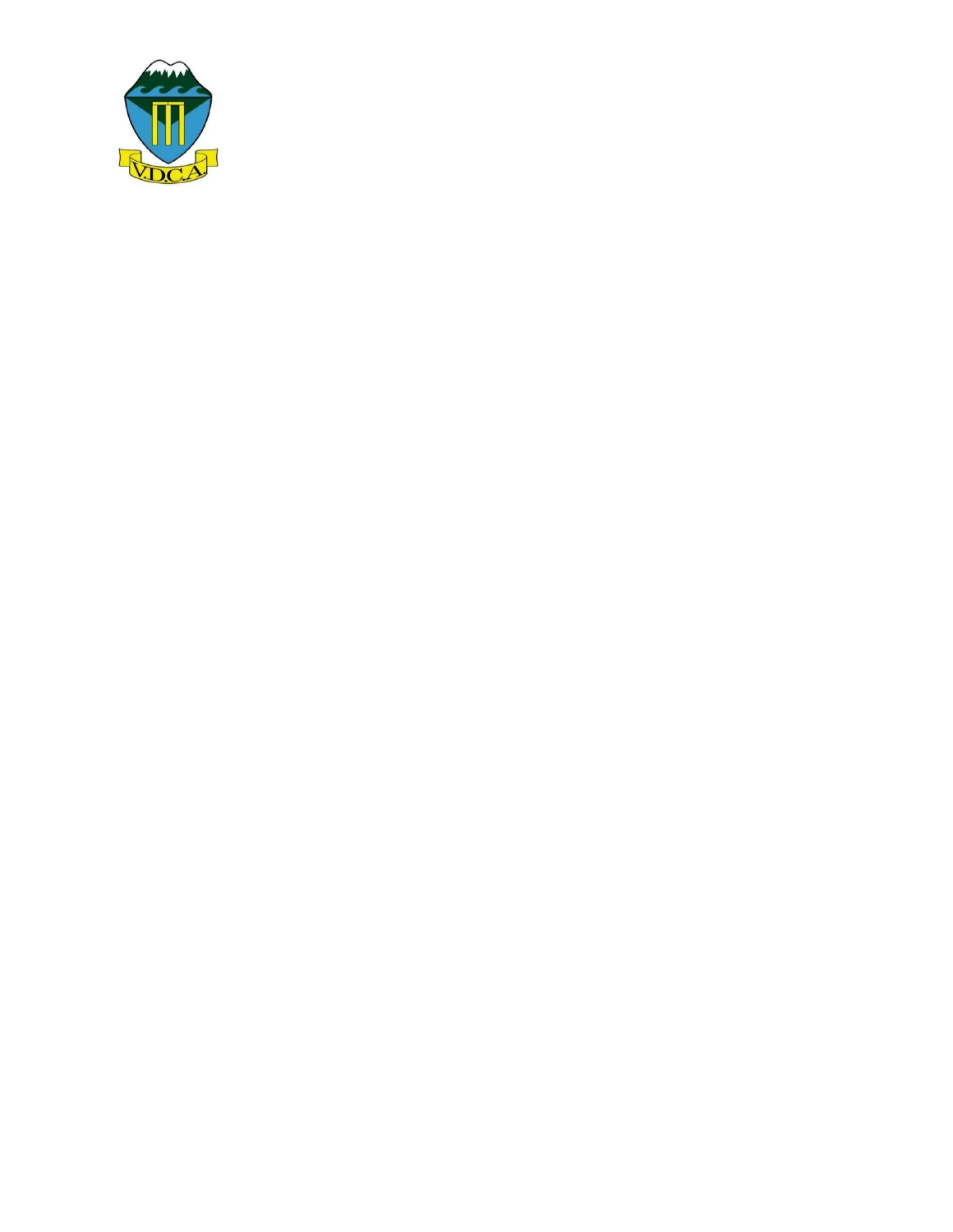



Executive Meeting Attendees - Wednesday 7th Feb 2018<br>Fred Maurice Pavilion, Beacon Hill Park, Victoria BC

| <b>Society Directors</b><br><i><b>Office</b></i><br>Name          | Signature                              |
|-------------------------------------------------------------------|----------------------------------------|
| Tim Wenneur<br>President                                          |                                        |
| GURMIT SANDMU<br><sup>1st</sup> Vice-Pres                         | $G4 \in$                               |
| 2 <sup>nd</sup> Vice-Pres                                         |                                        |
| Donglas de la Marie<br>Treasurer                                  |                                        |
| Izak Brusson<br>Secretary                                         |                                        |
| <b>Executive Committee Voting Members</b><br>Representing<br>Name | Signature                              |
| to Cricket BC                                                     |                                        |
| MANRICK EINGT<br>Albion                                           |                                        |
| Andrew Richardson<br>Alcos                                        |                                        |
| KURIEN SAMUEL<br>Colts                                            |                                        |
| HOWARD MARTIN<br>Cowichan                                         |                                        |
| Alphonso Franco<br>Incogs                                         |                                        |
| JAS NAHAJAN<br>Islanders                                          |                                        |
| Metchosin                                                         |                                        |
| Bikrampit<br><u>لہوا کے</u><br>Oak Bay                            |                                        |
| United Victoria                                                   |                                        |
| Patel<br>Uhruval<br>University                                    | $\mathbf{J}$<br>$J$ aí m $^{\prime}$ n |
| Harry Parmar<br>Nanaimo                                           |                                        |
| Midweek League CFRHOM Sm 157                                      |                                        |
| 5C125                                                             |                                        |
|                                                                   |                                        |

Victoria and District Cricket Association . Est. 1872, Inc. 1953 PO Box 23050 Cook St RPO . Victoria BC: V8V 478 Canada www.vdca.ca · vdca.ca@gmail.com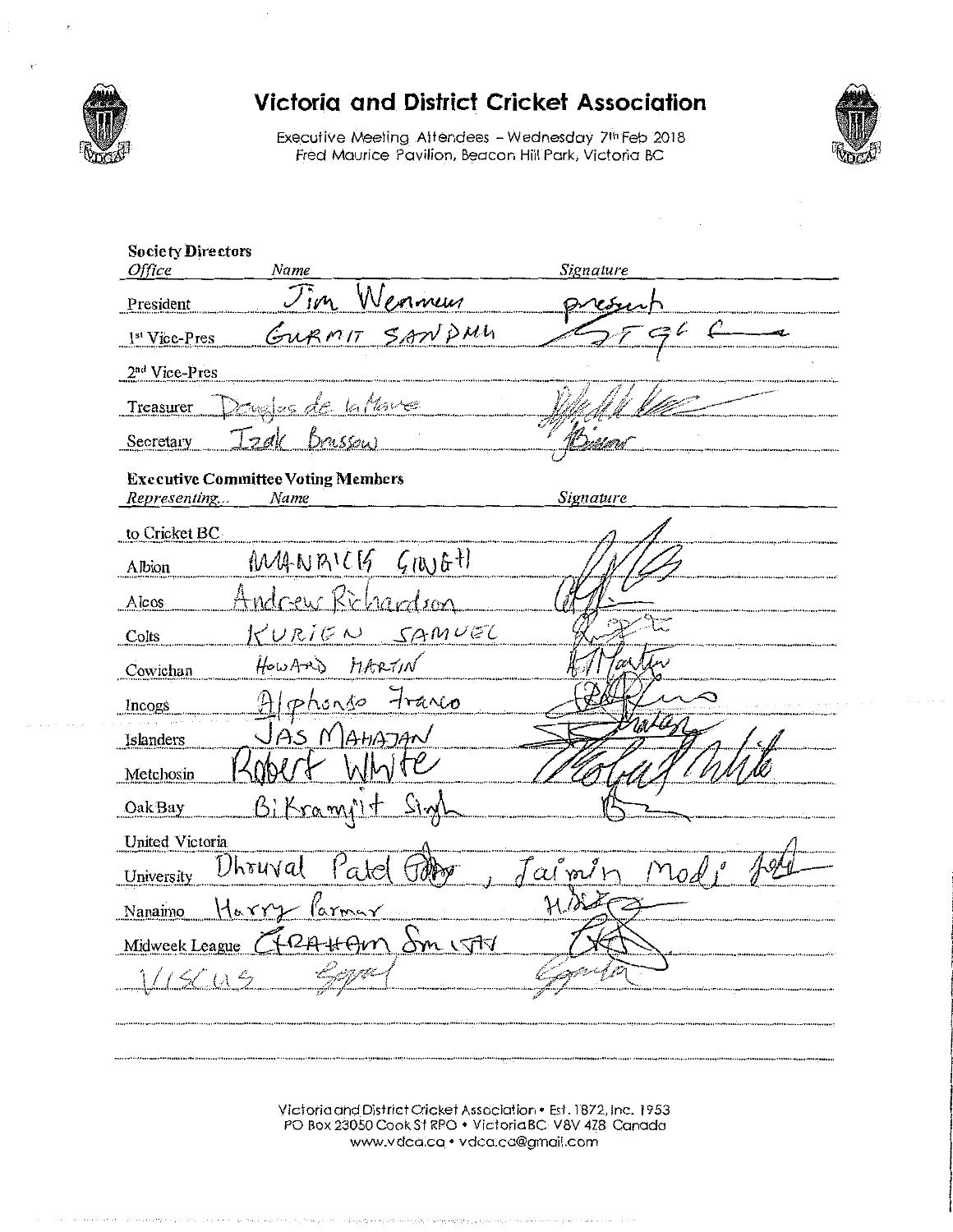



Executive Committee Meeting Agenda – Wednesday April 3, 2019, 7:00pm Fred Maurice Pavilion, Beacon Hill Park, Victoria BC

# **Appendix A**

# **Motion to revise VDCA Weekend Playing Conditions to allocate 2-points for a R/O Match**

# *Doug, Izak and Gopal – April 3, 2019*

#### **Background**

- Currently, VDCA Weekend Playing conditions allocates 4-points for a win, 2-points for a tie and zero-points for a R/O.
- The primary-decider is.. The team with most points advance to playoffs
- In case of two teams being equal on points....
- Secondary-decider is …….The team with the higher number of Wins, regardless of the number of completed matches, shall be ranked higher;
- Tertiary-decider…If still equal, the team with the higher number of Wins over the other team(s) who have accumulated an equal number of points per completed match ('head to head') shall be ranked higher;
- Quaternary-decider… If still equal, the team with the highest Net Run Rate shall be ranked higher.

#### **Problem**

- Upon closer examination of our current points-allocation system and the "decider" wording, shows it is not equitable and could potentially disadvantage teams when deciding who should advance to the playoffs.
- Furthermore, there is a conflict between how the standings are decided and the supportingwording that decides the eventual team to advance to the playoffs
- Hence, VDCA Playing Conditions need to be revised to provide clarity, ensure an equitable system to decide the standings, and eliminate potential errors.

#### **Solution**

- We have two options:
- **Option A:** change the wording for all levels of the "decider" and show the results as percentage of games won instead of points accumulated
- **Option B (this is the recommended and the simpler of the two):** keep the current wording but allocate 2-points for each team for a R/O game as in a tied-game
- The following examples illustrate how errors could occur with the current system and how the proposed system would eliminate any such potential errors.

Example 1: Actual 2018 season-standings

| $- -$<br>AM. | GP | GW | $\sim$<br>UL. | R/C | Deflt | Deflt | TIE | unto<br>$\mathbf{a}$<br>טוווט | $\alpha$<br>7 U |
|--------------|----|----|---------------|-----|-------|-------|-----|-------------------------------|-----------------|
|              |    |    |               |     |       |       |     |                               |                 |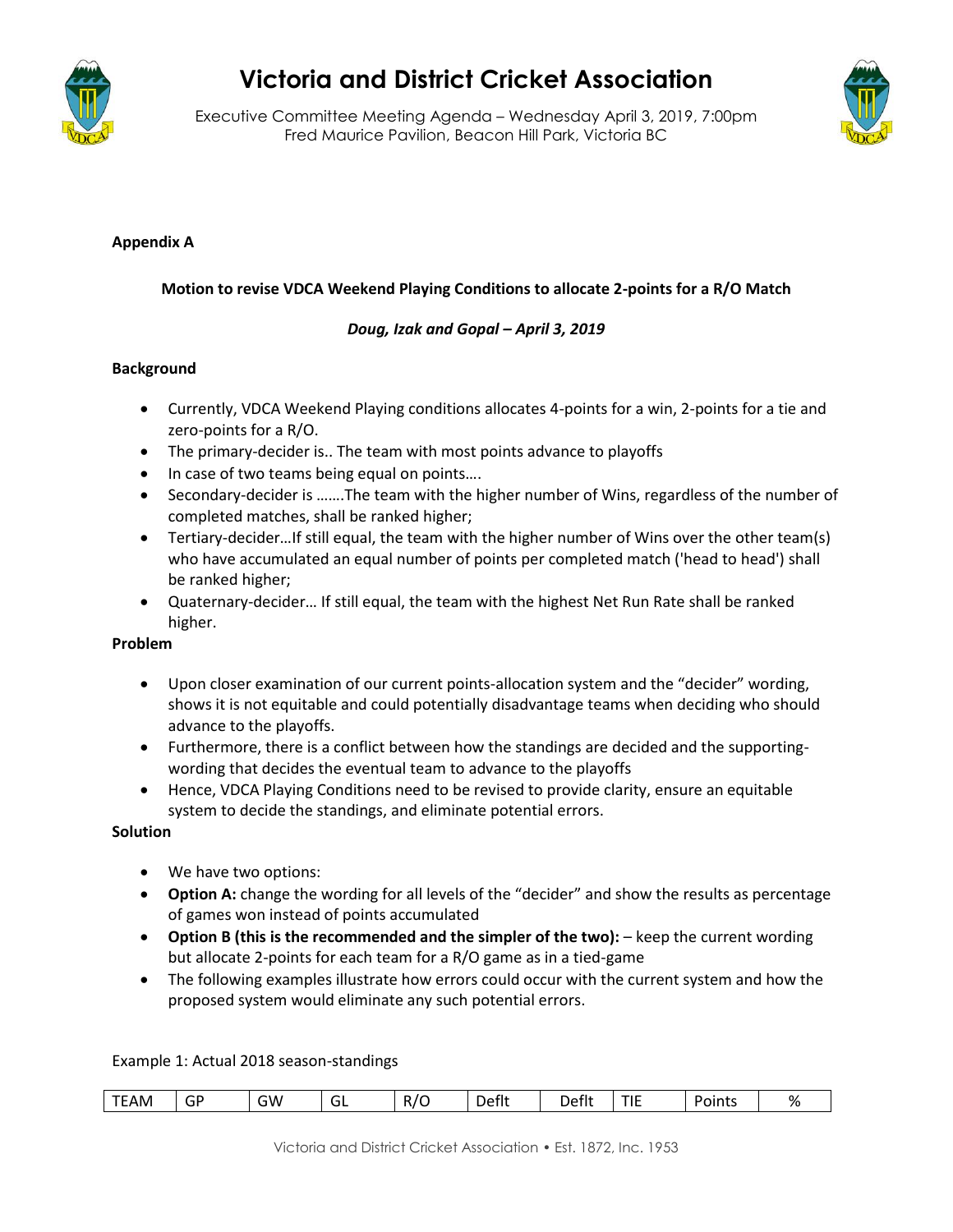

|        |               |  |   | Won | Lost |          | <b>WON</b> |
|--------|---------------|--|---|-----|------|----------|------------|
| Incogs | $\sim$<br>ᅩ   |  |   | v   | u    | ിറ<br>20 | 53.85      |
| Colts  | $\sim$<br>ر 1 |  | - | ັ   | ν    | ിറ<br>20 | 58.33      |

- In 2018 season, Incogs and Colts were shown to be tied on points (based on our current points allocation system, where R/O allocated Zero points) using the primary-decider criteria.
- Based on the secondary-criteria ("number of wins regardless of completed games") also made the two teams equal
- However, Colts eventfully advanced based on the tertiary-decider wording "head-to-head" win over Incogs – fortunately in this case, the correct team advanced and no issues arose.
- In fact, there was never a need to go to the secondary or the tertiary-decider as Colts should have advanced based on the primary-decider itself if we had used the percentage-wins criteria rather than the points-criteria. The head-to-head win over Incogs should have been a moot point
- In the above example, if we look at the points-accumulated criteria only and if Incogs had a "head-to-head" win over colts, Incogs would have advanced erroneously (even though Colts had a higher %win)!

#### **Point to note: Not allocating points in a R/O only works equitably if we use "percentage win -criteria"**

Example 2: This example shows two identical hypothetical scenarios where a Potential problem could occur if we do not allocate pints to a R/O match.

| <b>TEAM</b> | GP       | GW | GL | R/O | Deflt<br>Won | Deflt<br>Lost | TIE | Points | %<br><b>WON</b> |
|-------------|----------|----|----|-----|--------------|---------------|-----|--------|-----------------|
| n.          | າາ<br>IJ |    |    |     |              |               |     | 28     | 53.85           |
| В           | 13       | ے  |    |     |              |               | 4   | 28     | 63.64           |

Scenario-1: Zero points for a R/O match

In scenario-1 above, Team A would advance as per the current points-allocation system (i.e. no points for R/O) and based on the current secondary decider wording "The team with the higher number of Wins, regardless of the number of completed matches, shall be ranked higher;"

This would be an error and unfair to team B as its percentage of wins is higher

| <b>TEAM</b> | GР | GW | GL | R/O | Deflt<br>Won | Deflt<br>Lost | TIE | Points | %<br><b>WON</b> |
|-------------|----|----|----|-----|--------------|---------------|-----|--------|-----------------|
| A           | 13 | ີ  |    |     |              |               |     | 28     | 53.85           |
| D           | 13 | ے  | ∸  |     |              |               |     | 32     | 63.64           |

Scenario-2: Allocate 2-points for a R/O match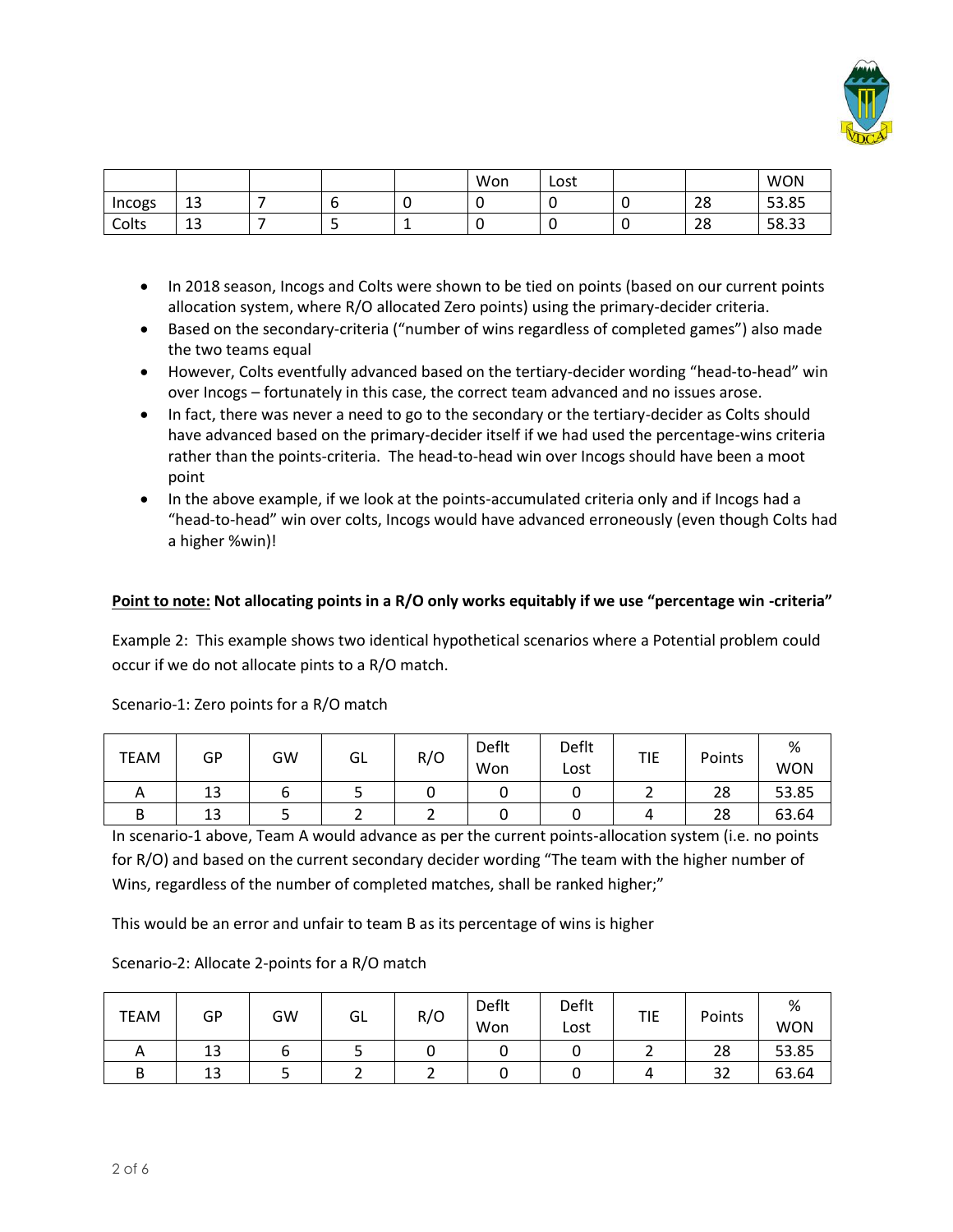

In scenario-2 above, Team B would correctly advance if we assign points for a R/O match as it will have more points in addition to higher percentage wins

# **Point to note: Allocating points for a R/O match has a clear advantage of working equitably in both the points-system and %win-system.**

#### **What needs to be changed in the Playing Conditions?**

- 1. Change Zero to 2-points in "abandoned/ No result" in 16.13 (a) Table
- 2. Change 16.13 (b) League standings, as follows:

#### **Current wording:**

(b) League standings

- The League standings during the Regular Season shall be determined by the number of points accumulated per completed match. Any match abandoned or declared a No Result shall not be counted as a completed match.
- In the event of teams accumulating equal points per completed match, the League standings shall be determined as follows:

•The team with the higher number of Wins, regardless of the number of completed matches, shall be ranked higher;

•If still equal, the team with the higher number of Wins over the other team(s) who have accumulated an equal number of points per completed match ('head to head') shall be ranked higher;

•If still equal, the team with the highest Net Run Rate shall be ranked higher.

**New wording:** (underlined wording from above is deleted, and a new word "overall" added)

(b) League standings

- The League standings during the Regular Season shall be determined by the number of overall points accumulated
- In the event of teams accumulating overall equal points, the League standings shall be determined as follows:
	- $\circ$  The team with the higher number of Wins, regardless of the number of completed matches, shall be ranked higher;
	- $\circ$  the team with the higher number of Wins over the other team(s) who have accumulated an equal number of points ('head to head') shall be ranked higher;
	- $\circ$  If still equal, the team with the highest Net Run Rate shall be ranked higher.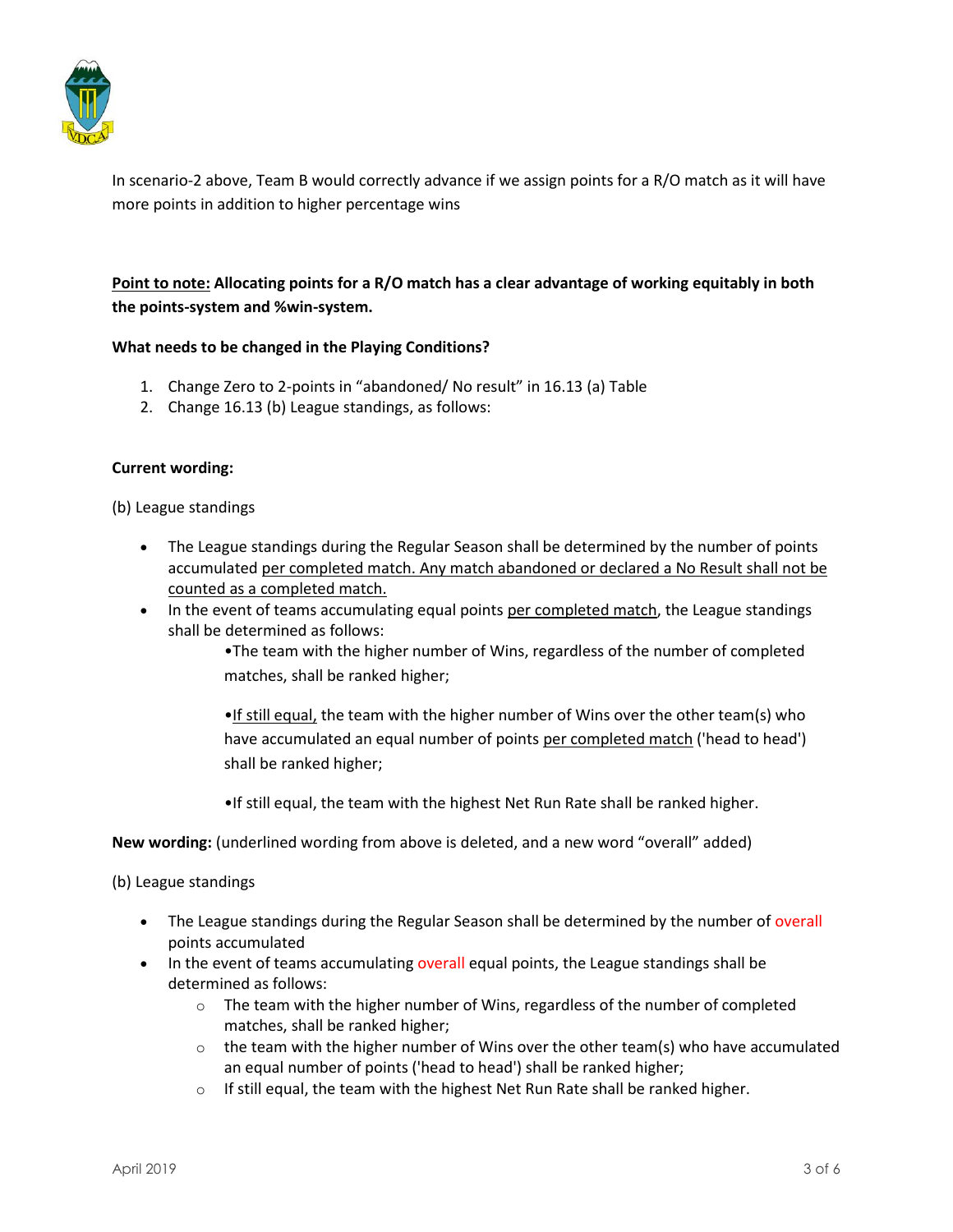

### **Motion to Revise Wording to Accommodate Qualified Umpires Outside of VISCUS**

*Izak, Doug and Gopal-April 3, 2019*

#### **Background**

The current wording in the VDCA Playing Conditions restricts appointed umpires to have a valid qualification from Cricket Canada Umpiring body, only. The intention of this motion is to revise the wording to accommodate qualified umpires who hold a valid/certified accreditation from a recognized cricket organization outside of Cricket Canada.

#### **Current Wording**

The current wording in Section – Law 2 – The Umpires and 2.1 – Appointment and Attendance; states that: "……….The definition of "competent" (umpire) shall be a person who has a valid Cricket Canada Umpiring qualification and who also shall be a fully paid up and insured Full Member of the VISCUS…….."

#### **What is Proposed**

The Motion is to change the wording to: (new wording is in RED)

"……….The definition of "competent" (umpire) shall be a person who has a valid Cricket Canada Umpiring qualification or equivalent from a recognized cricketing body, and who also shall be a fully paid up and insured Full Member of the VISCUS…….." The acceptance of such umpires from outside of Cricket Canada certification shall be subject to the approval of VISCUS.

#### **Benefits**

- will create opportunities to expand our pool of qualified umpires
- will not impose on those already qualified/knowledgeable cricketers, who are competent enough to umpire, take Cricket Canada umpiring course
- will encourage more umpires to come forward to umpire in the VDCA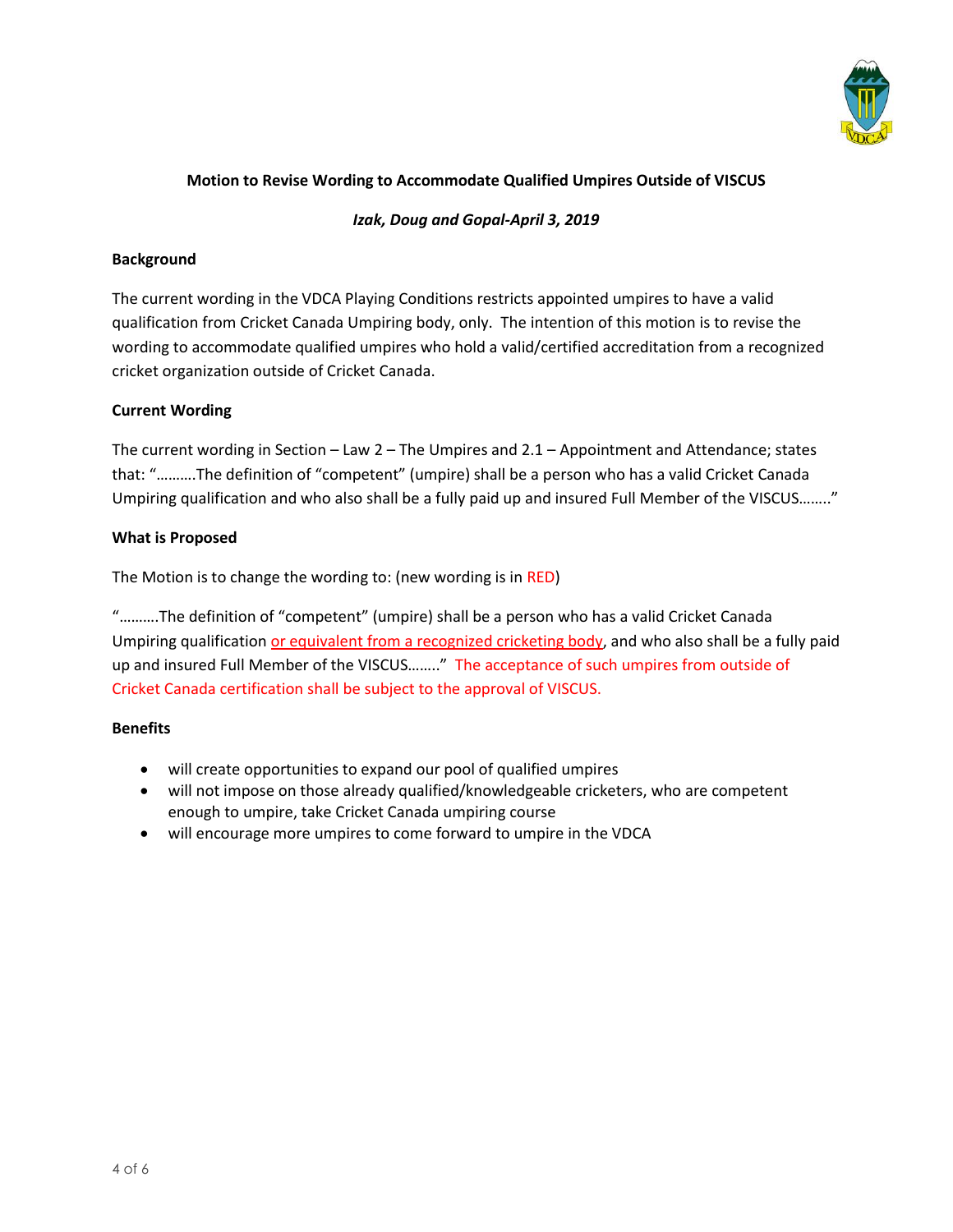

# **Motion to define and provide clarity for the leg-side wides**

#### *Doug and Izak –April 3, 2019*

#### **Background**

- The VDCA Playing Conditions follows the ICC ruling for judging "wides" on both sides of the wicket
- Accordingly, the current VDCA playing conditions has provided definition and guidance, to the umpires, for judging the off-side wides
- However, the VDCA has not provided any such definition/guidance for judging the leg-side wides

#### **What is proposed**

To maintain consistency with the off-side guidance, it is proposed to add wording to provide definition, guidance and clarity for the leg-side wides also

#### **Proposed options**

The following options are presented to allow the clubs (Reps) to select a suitable wording. The selected wording will be added under a new Section 7.6 – Leg-side Wides

**Option 1:** Anything on the leg-side is a wide

**Option 2:** Up to the umpire's discretion

**Option 3:** Add a 10.4-inch (measured from the outer edge of the leg stump) guide Line as we had prior to 2017 and allow umpires to use discretion to judge wides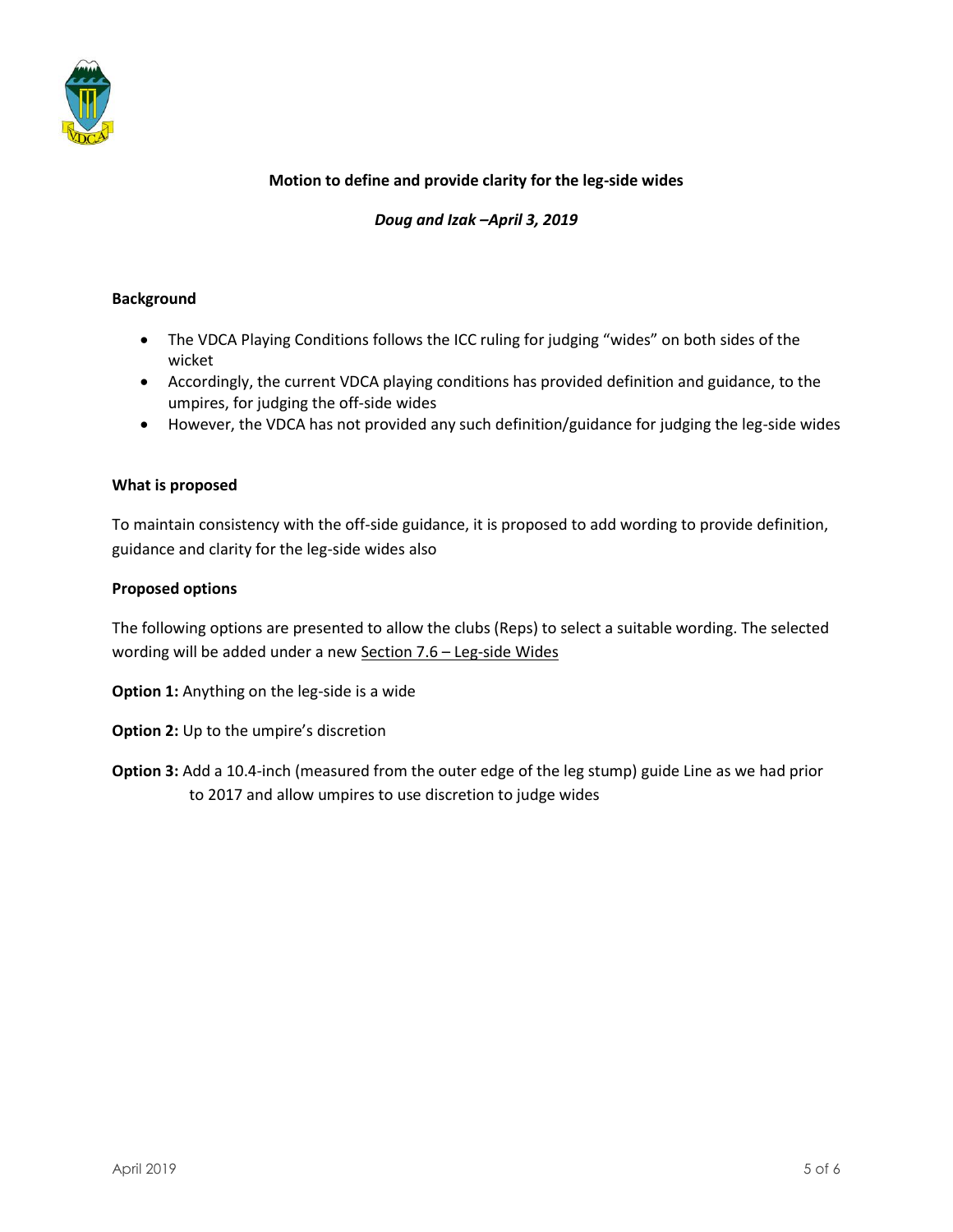

# **Motion to request pre-approval to proceed to edit the VDCA Playing Conditions to insert 2019 schedule related information**

*By Gopal – April 3, 2019*

#### **Background**

As the 2019 season is expected to begin end of April and the next scheduled meeting is not until May 1, we will not have an opportunity to approve the expected changes before the season starts.

#### **What is Requested**

• I am requesting the membership to approve this motion to allow me to go ahead and edit the appropriate sections to accommodate 2019-schedule information.

#### **Benefits of this pre-approval**

- This will allow me to do a final update of the VDCA Playing Conditions before the 2019 season starts
- Provide a fully revised and up to date Playing Conditions before the start of the season